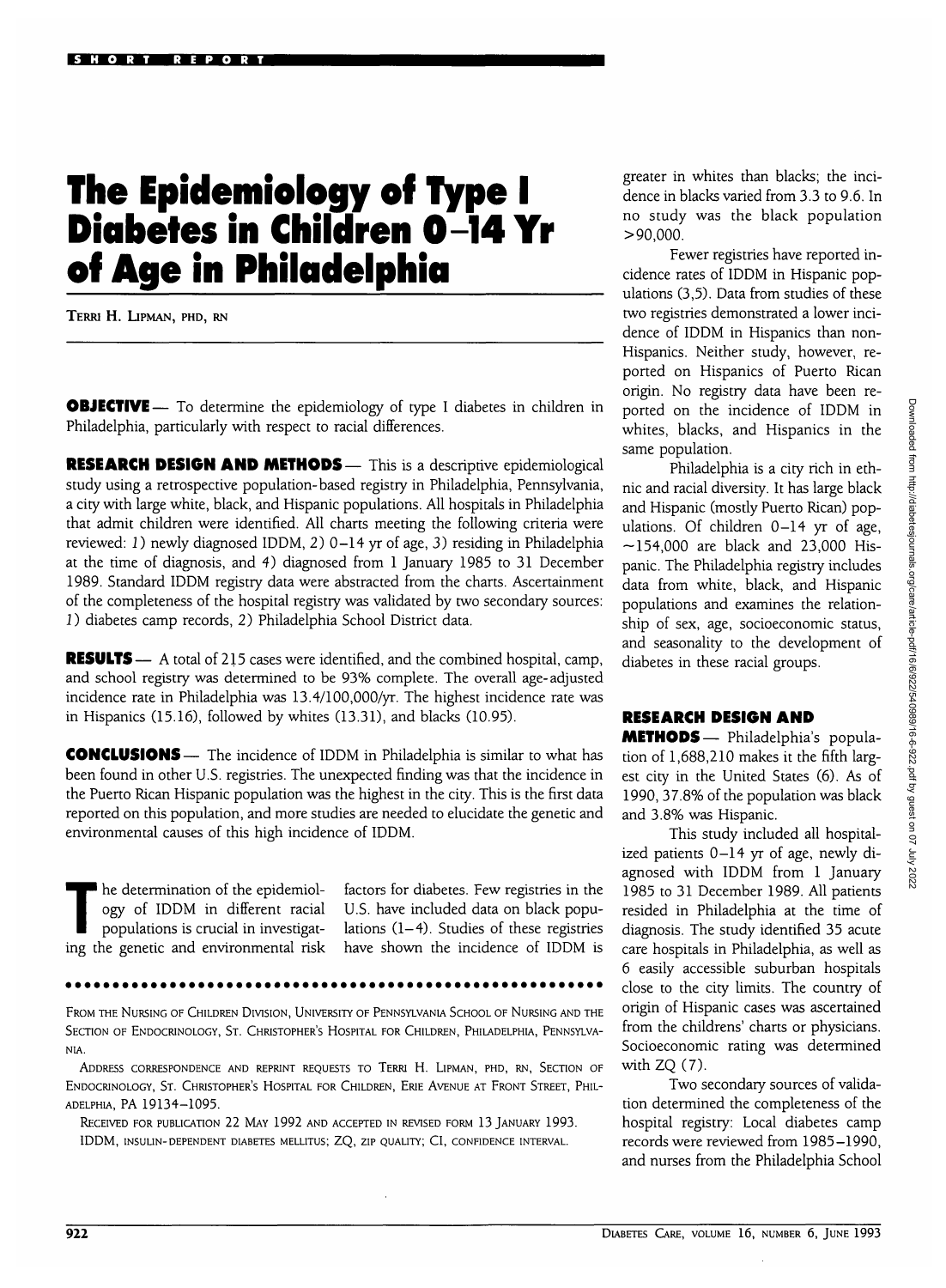

 $25$  $20$ NCIDENCE  $\overline{15}$  $10$ **1987 YEAR 1988 . WHITE . HISPANIC . BLACK**

**Figure 2**—*The incidence of IDDM by race, in children in Philadelphia 0-14 yr old in 1985, 1986, 1987, 1988, and 1989.*

**Figure 1**—*The incidence of IDDM in children in Philadelphia by age-group and race.*

District obtained parental consent and completed a questionnaire about their students with IDDM.

Incidence rates were calculated for the sample in general and for each subgroup (age, sex, race). The yearly incidence rates were calculated using the 1980 census data and intercensal estimated or postcensal projections, depending on the race being analyzed (8— 10). The Poisson distribution was used to calculate 95% CI (11). The GLIM statistical package determined which variables significantly predicted the risk of IDDM (12).

**RESULTS** — The hospital review identified 207 cases of newly diagnosed IDDM in Philadelphia in children 0-14 yr old during the 5-yr period, 1985- 1990. The cases were patients from 15 Philadelphia and 3 suburban hospitals. Diabetes camp records and school records (secondary sources) identified 77 eligible children, of whom 69 (90%) also were found in the hospital registry. The total number of estimated cases with the capture- recapture method was 231 (13). The ascertainment rate was calculated for the hospital registry (90%), the secondary sources (34%), and the combined registry of primary and secondary sources (93%). Table 1 gives the breakdown of cases according to sex, race, and age. As shown, 51% were white, 40% black, and 8% Hispanic.

The overall crude incidence rate of 13.0/100,000/yr is comparable to that found in other diabetes registries in the U.S. (4,14,15). The age-adjusted incidence rate was 13.4, and the ascertainment-corrected incidence rate was 14.0. Table 2 shows incidence rates of IDDM by race and sex. Surprisingly, the highest incidence was in the Hispanic population, followed by whites and blacks (ageadjusted rates: 15.16, 13.31, 10.95, respectively). All Hispanic patients were of Puerto Rican origin. The incidence in Hispanics was 1.14 times that of whites and 1.4 times that of blacks. The rate in whites was 1.2 times the rates in blacks.

Because this study showed obvi-

ous differences in incidence by race, the initial GLIM analysis was performed separately for whites, blacks, and Hispanics. The only significant predictors of IDDM risk were diagnosis year and birth cohort in whites  $(P < 0.025)$ . The incidence of diabetes was found to be somewhat higher in females. The incidence in females and males was almost equal in the white population (13.6 vs. 12.7). The difference was greater, although not significant, in black children (13.3 vs. 9.1). The greatest disparity in sex was found in the Hispanic population (19.5 vs. 10.6).

Although race was not a significant predictor of IDDM, when ages at onset and race were combined, the effect was significant ( $P < 0.005$ ). Of the  $0-4$ age group, 71% were white, although whites comprised only 51% of the total number of cases (Fig. 1). The risk of developing IDDM in children <5 yr of age was 2.8 times greater in whites than blacks. None of the races demonstrated any relationship to socioeconomic status. Blacks and Hispanics, demonstrating the usual pattern of seasonality, displayed more seasonal variation than whites. Whites showed a peak onset in spring. Children 0-4 yr of age demonstrated a minimal seasonal pattern, with a slight peak in winter.

All races exhibited a decreased incidence of IDDM in 1986, but year of diagnosis was a significant predictor only in whites,  $P < 0.025$  (Fig. 2).

Table 1—Number *of cases in registry according to sex, race, and age in Philadelphia*

|                 | AGE-GROUP |      |          |             |               |             |              |
|-----------------|-----------|------|----------|-------------|---------------|-------------|--------------|
|                 | $0-4$ YR  |      | $5-9$ YR |             | $10 - 14$ YR  |             |              |
|                 | FEMALE    | MALE | FEMALE   | <b>MALE</b> | <b>FEMALE</b> | <b>MALE</b> | <b>TOTAL</b> |
| White           | 14        | 18   | 23       | 21          | 18            | 15          | 109          |
| Black           | 6         | 3    | 16       | 8           | 29            | 24          | 86           |
| <b>HISPANIC</b> | 2         |      | 6        | 5           | 0             | 3           | 17           |
| Oriental        |           |      |          |             |               |             |              |
| Indian (Asian)  |           |      | 2        |             |               |             | 2            |
| n               |           |      |          |             |               |             | 215          |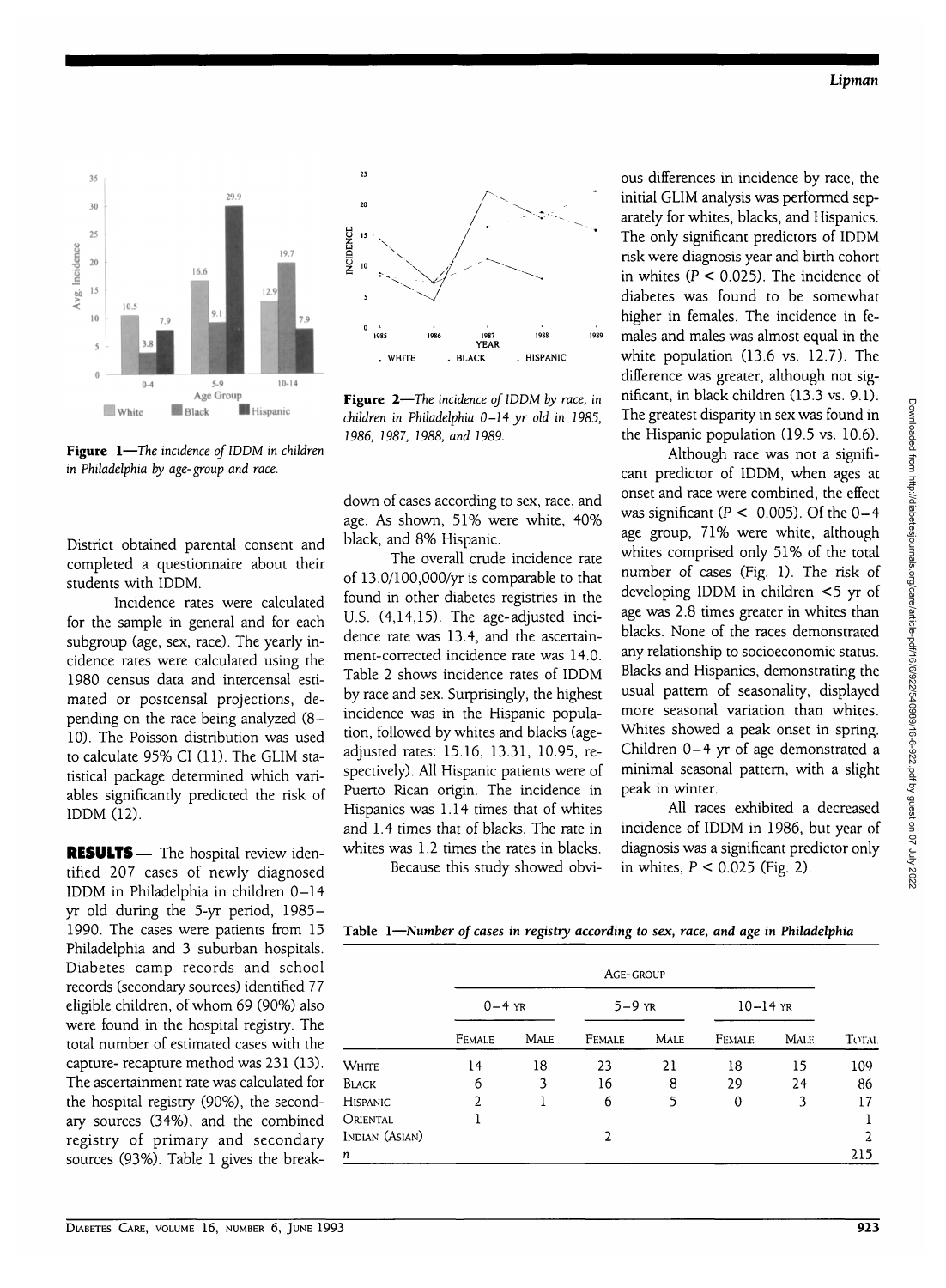|                    | Sex            |                 |                |                 |
|--------------------|----------------|-----------------|----------------|-----------------|
|                    | Male           | FEMALE          | CRUDE RATE     | ADJUSTED RATE   |
| <b>WHITE</b>       |                |                 |                |                 |
| CASES $(n)$        | 54             | 55              | 109            |                 |
| POPULATION         | 84,773         | 80,698          | 165,471        |                 |
| RATE/100,000/YR    | 12.7           | 13.6            | 13.17          | 13.31           |
| 95% CI             | $9.63 - 16.70$ | $10.33 - 17.84$ | 10.87-15.95    | $10.98 - 16.12$ |
| <b>BLACK</b>       |                |                 |                |                 |
| CASES(n)           | 35             | 51              | 86             |                 |
| POPULATION         | 77,043         | 76,743          | 153,786        |                 |
| RATE/100,000/YR    | 9.1            | 13.3            | 11.19          | 10.95           |
| 95% CI             | $6.34 - 12.65$ | $10.00 - 17.64$ | 9.01-13.89     | 8.81-13.59      |
| <b>HISPANIC</b>    |                |                 |                |                 |
| CASES(n)           | 6              | 11              | 17             |                 |
| POPULATION         | 11,365         | 11,257          | 22,622         |                 |
| RATE/100,000/YR    | 10.6           | 19.5            | 15.03          | 15.16           |
| 95% CI             | $3.89 - 23.11$ | $9.73 - 34.91$  | $8.76 - 24.04$ | $8.84 - 24.26$  |
| TOTAL <sup>*</sup> |                |                 |                |                 |
| CASES(n)           | 95             | 120             | 215            |                 |
| POPULATION         | 168,030        | 162,343         | 330,373        |                 |
| RATE/100,000/YR    | 11.3           | 14.8            | 13.02          | 13.35           |
| 95% CI             | $9.20 - 13.89$ | $12.31 - 17.74$ | 11.37-14.91    | $1.65 - 15.29$  |

### Table 2—*Number of cases of IDDM, population, and average annual incidence of IDDM by race and sex in Philadelphia*

\*Total includes 1 Asian, 2 Indian cases. Population data is total population 0-14 yr.

CONCLUSIONS— The most interesting finding of this study is that the Hispanic population had the highest incidence of IDDM of any racial/ethnic group. The published studies of U.S. registries stating that the incidence of IDDM is lower in Hispanics than whites have not investigated Hispanic Puerto Rican populations (3,5). This is the first registry including data on the Puerto Rican Hispanic population.

The increased incidence of IDDM in Philadelphia Hispanics of Puerto Rican descent is in agreement with our finding that Hashimoto thyroiditis is common in otherwise normal Puerto Rican children (A.M. DiGeorge, I. Rezvani, T.H.L., unpublished observations) and in Puerto Rican children with diabetes (16). It is not known why autoimmune disorders are more common in this population. More genetic studies are needed of this ethnic group. Studies of the diet, infectious diseases, and living conditions of Puerto Ricans in the U.S. and in

Puerto Rico are needed to investigate the possible environmental factors. Underestimation of the rapidly growing Hispanic population may have contributed to the high incidence. Data must be gathered on this population in the future to confirm these incidence rates.

The most striking difference between whites and blacks in the incidence of IDDM in Philadelphia is in the 0-4-yr age-group. The predominance of white children in the 0- to 4-yr-old population also was found in the Pittsburgh registry (15). Various risk factors must be explored. A recent study determined the protective effect of breast-feeding on the risk of IDDM may be related to the age at exposure to breast milk substitutes in blacks but not in whites (17).

The incidence rates in the 5 yr of the study demonstrate lower rates in all races in 1986, but this trend is significant only in whites. More data are needed to determine if a decreased incidence of IDDM in 1986 occurred in other registries and to identify possible causes for this finding.

This study demonstrates the wide diversity of incidence of IDDM in blacks, whites, and Hispanics in the same population. The high incidence in American Hispanics of Puerto Rican origin must be explored further in this previously unstudied population.

**Acknowledgments**—This study was supported by a grant from the American Nurses' Foundation. The author was named the 1990 Wyeth-Ayerst Laboratories Scholar.

The research was critically reviewed by Drs. Margaret Grey, Greta Bunin, Jennifer Pinto-Martin, Ronald E. LaPorte, and Laura L. Hayman. Access to patients' records was greatly facilitated by the directors of medical records departments and by Drs. Lester Baker, Ann Craig, Steven Dowshen, Judith Levine-Ross, Kathryn Murphy, Alan Schindler, Rosemary Vickers, and Denise Schorr, RN. The assistance of the nurses of the Philadelphia School District was invaluable. Sup